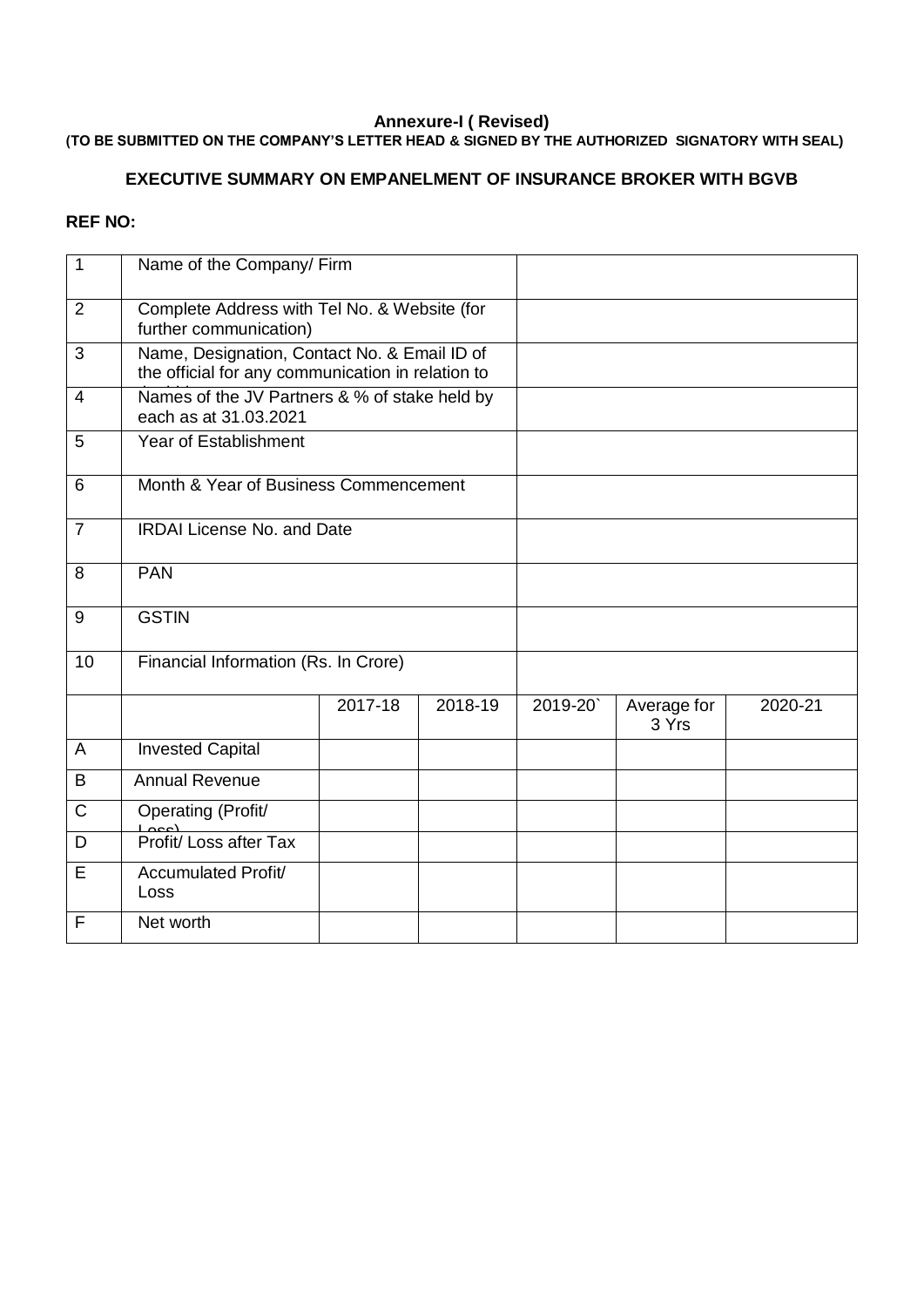| SI             | Particulars                                                                                                                                                                                                                 | Documents to be submitted                                                                                                                 | Response |
|----------------|-----------------------------------------------------------------------------------------------------------------------------------------------------------------------------------------------------------------------------|-------------------------------------------------------------------------------------------------------------------------------------------|----------|
| $\mathbf{1}$   | Name of the Company                                                                                                                                                                                                         | Copy of Certificate under Companies<br>Act                                                                                                |          |
| $\overline{2}$ | <b>Registered Office Address</b>                                                                                                                                                                                            | Self attested details of each Branch/<br>Office with address, Phone No and email<br>id, etc                                               |          |
| 3              | Type of License                                                                                                                                                                                                             | Copy of original license issued by IRDA<br>granting<br>the<br>license<br>while<br>and<br>confirmation that the entity can do<br>business. |          |
| 4              | Number of years in operation in India<br>i.e. License Issuance / Renewal Date<br>License Copies (including renewal                                                                                                          | License Copies (including renewal)                                                                                                        |          |
| 5              | Employee Strength (As on March 31,<br>2021)                                                                                                                                                                                 | Certificate from CEO/ Authorised Officer                                                                                                  |          |
| 6              | Details of Policies covering more than<br>5,000 lives in annexure VIII                                                                                                                                                      | Certificate from CEO/Authorised Officer<br>& countersigned by CA of the Company                                                           |          |
| $\overline{7}$ | Revenues (Rs. In crore)<br>2020-21<br>2019-20<br>2018-19<br>2017-18                                                                                                                                                         | Audited Balance Sheets for 2017-18,<br>2018-19 and 2019-20<br>CA Certificate for 2020-21                                                  |          |
| 8              | Paid up capital (Rs. in Crore)<br>Average for three Years 2017-18,2018-<br>19 and 2019-20 (Audited)                                                                                                                         | <b>Audited Balance Sheets</b>                                                                                                             |          |
| 9              | No. of offices (As on March 31, 2021                                                                                                                                                                                        | Certificate from CEO/Authorised Officer                                                                                                   |          |
| 10             | No. of Corporate Clients under Group<br>Mediclaim Policies (As on March 31,<br>2021) in Annexure-VIII                                                                                                                       | Certificate from CEO/Authorised Officer<br>& countersigned by CA of the Company                                                           |          |
| 11             | <b>Total Group Health Insurance Premium</b><br>Placement for Corporate Clients (in cr.)<br>Average for three Years 2017-18,2018-<br>19 and 2019-20 (Audited)<br>In Annexure-VII                                             | Certificate from CEO/Authorised Officer<br>& countersigned by CA of the Company                                                           |          |
| 12             | Details of Group Mediclaim Policies<br>covering more than 5,000 lives<br><i>in</i><br>Annexure-VIII                                                                                                                         | Certificate from CEO/Authorised Officer<br>& countersigned by CA of the Company                                                           |          |
| 13             | Group Mediclaim Policies in line with<br>IBA.<br>Medical<br>Insurance<br>Scheme<br>Rural<br>brokered<br>for<br>Regional<br>Bank/Public Sector Banks/<br>During<br>three Years 2018-19,2019-20 and<br>2020-21 in Annexure-IX | Certificate from CEO/Authorised Officer<br>& countersigned by CA of the Company                                                           |          |
| 14             | Total number of claims lodged under<br>Group Mediclaim Policies handled by<br>you (Average for three Years 2017-<br>18,2018-19 and 2019-20) in Annexure-<br>VII                                                             | Certificate from CEO/Authorised Officer<br>& countersigned by CA of the Company                                                           |          |
| 15             | Amount of claims lodged under Group<br>Mediclaim Policies (Rs. in Crores)<br>Average for three Years 2017-18,2018-<br>19 and 2019-20 in Annexure-VII                                                                        | Certificate from CEO/Authorised Officer<br>& countersigned by CA of the Company                                                           |          |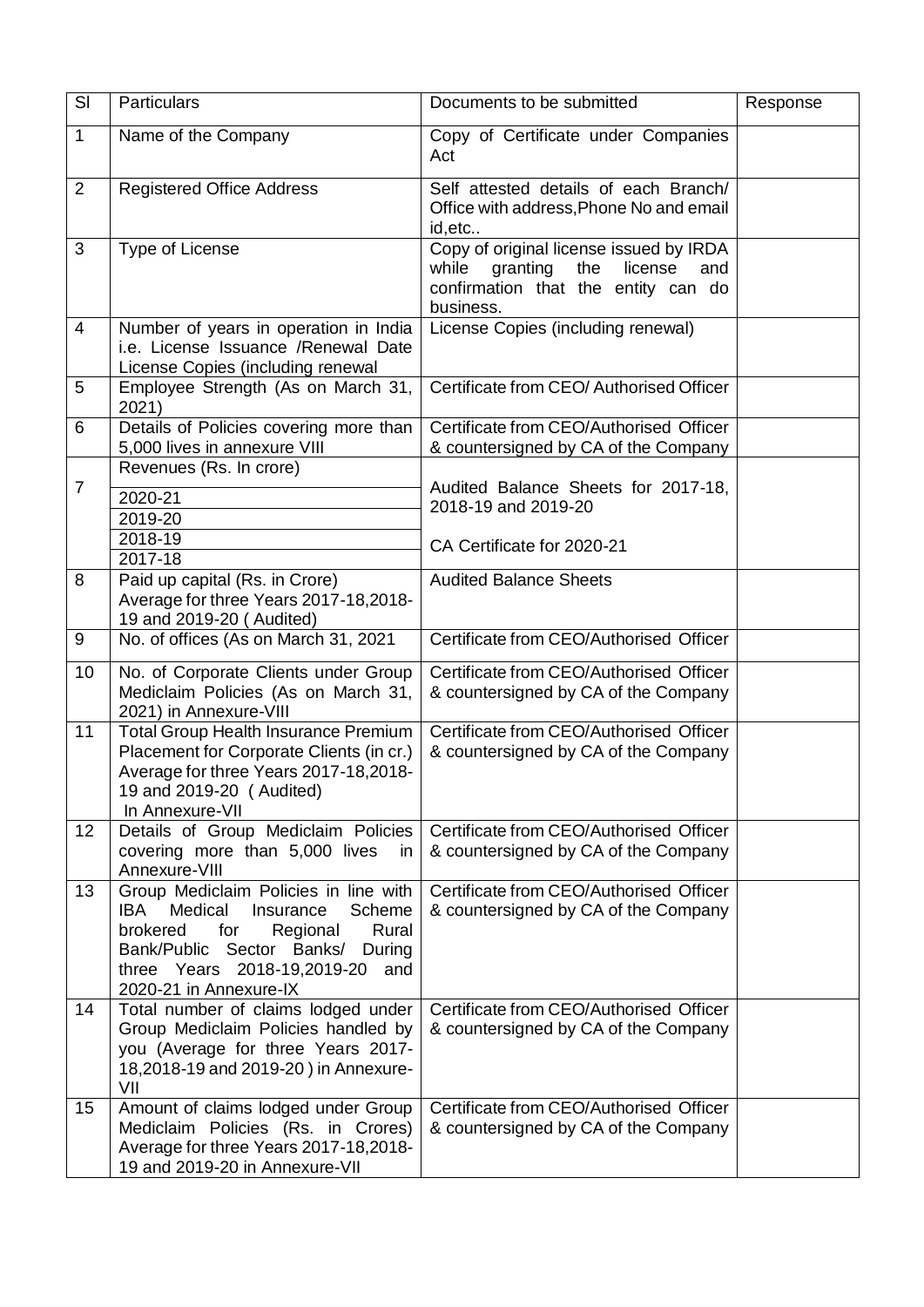| 16 | Total number of claims settled under<br>Group Mediclaim Policies for Corporate<br>Clients (Average for three Years 2017-<br>18,2018-19 and 2019-20) in Annexure-<br>VII          | Certificate from CEO/Authorised Officer<br>& countersigned by CA of the Company |  |
|----|----------------------------------------------------------------------------------------------------------------------------------------------------------------------------------|---------------------------------------------------------------------------------|--|
| 17 | Amount of claims settled under Group<br>Mediclaim Policies for Corporate<br>Clients (Rs. in Crores) (Average for<br>three Years 2017-18,2018-19 and<br>2019-20 ) in Annexure-VII | Certificate from CEO/Authorised Officer<br>& countersigned by CA of the Company |  |
| 18 | Details of penalty imposed by IRDA<br>during last three years in Annexure-VI                                                                                                     | Duly signed by CEO/Principal Officer                                            |  |

We submit/ enclose the following documents in support our Technical Bid in Annexure-III

We have read and understood the terms and conditions of the RFP and express our agreement to them and confirm that decisions of BGVB with regard to RFP will be binding onus.

• The information contained in the bid sheet is correct to the best of our knowledge and belief.

• We further confirm that our Company is in a position to comply with all the requirements in the RFP.

• All the copies of documents supporting the details specified in the RFP are attached.

•

We confirm that we have not been debarred /blacklisted /disqualified by any Regulatory / Statutory body in India and We understand that if any false information is detected at a later date, the assignment shall be cancelled at the discretion of the Bank.

We also confirm that we will not assign to any one, in whole or in part, the obligations to perform under the RFP/ Agreement, except with the Bank's written consent. Further, if the Bank undergoes a merger, amalgamation, take-over, consolidation, reconstruction, etc. this RFP shall be considered to be assigned to the new entity and such an act shall not affect the rights of the Broker firm under this RFP.

We also ensure that all confidential information is treated as confidential and will not be disclosed or used other than for the purpose of the stated work..

Date: Signature with Seal

Name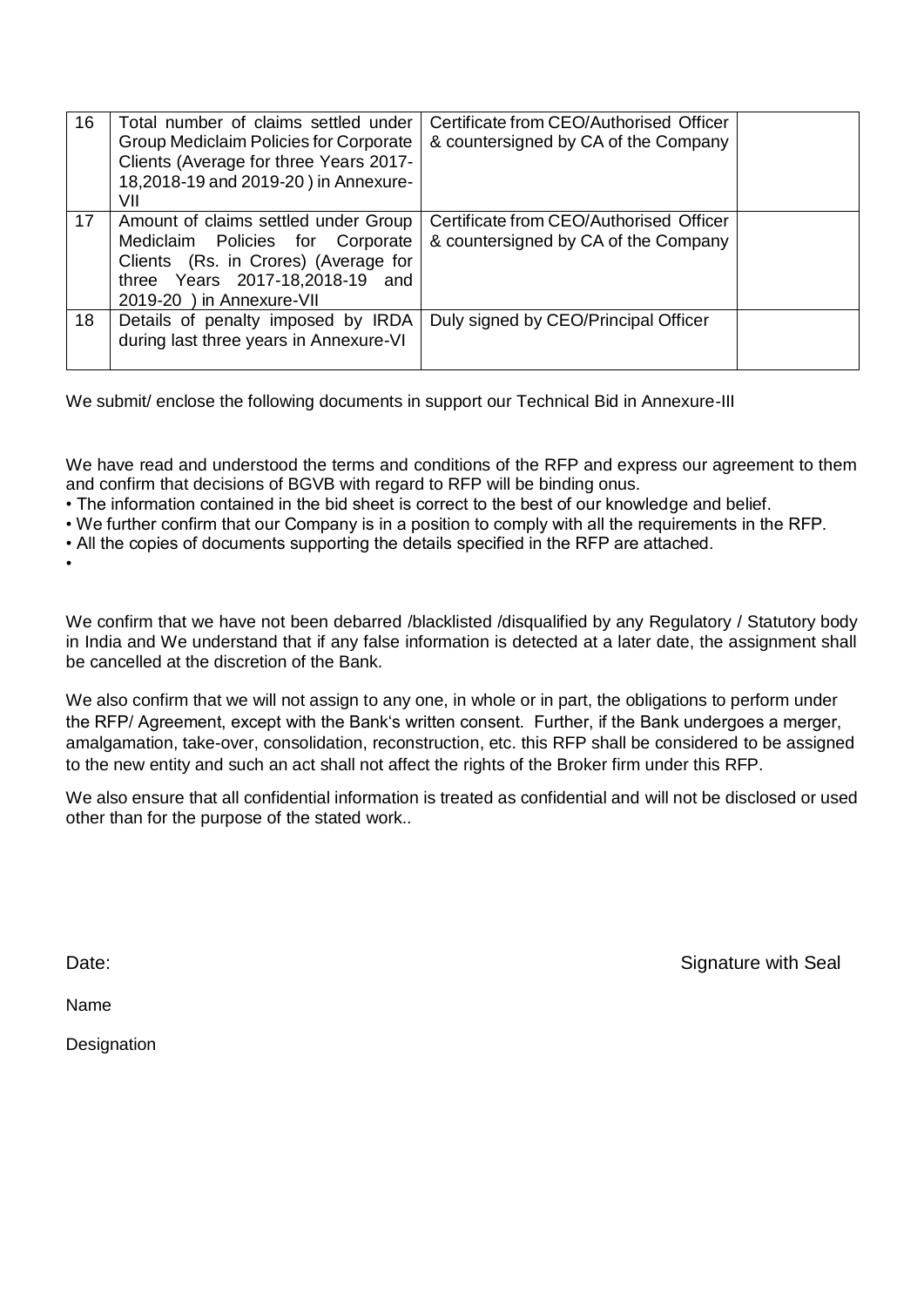# **Annexure-III ( Revised)**

# **Evaluation Criteria for Technical Evaluation**

# **Total Marks-80**

| <b>SL</b>      | <b>Criterion</b>                                                    | <b>Points</b>  | <b>Total</b>   | <b>Response</b> | <b>Marks</b>  |
|----------------|---------------------------------------------------------------------|----------------|----------------|-----------------|---------------|
|                |                                                                     |                |                |                 | <b>Scored</b> |
| $\mathbf{1}$   | Number of years since license given by IRDA<br>as on March 31, 2021 |                | 10             |                 |               |
|                | Between 7 to 8 Years                                                | 4              |                |                 |               |
|                | Above 8 upto 10 years                                               | 6              |                |                 |               |
|                | Above 10 upto 12 years                                              | 8              |                |                 |               |
|                | Above 12 years                                                      | 10             |                |                 |               |
|                |                                                                     |                |                |                 |               |
| $\overline{2}$ | Paid up capital (Rs. in Crore)                                      |                | 10             |                 |               |
|                | Average for three Years 2017-18,2018-19 and                         |                |                |                 |               |
|                | 2019-20 (Audited)                                                   |                |                |                 |               |
|                | Between 1 crore to 2 crore                                          | 4              |                |                 |               |
|                | Above 2 crore to 3 crore                                            | 6              |                |                 |               |
|                | Above 3 crore to 4 crore                                            | 8              |                |                 |               |
|                | Above 4 crore                                                       | 10             |                |                 |               |
|                |                                                                     |                |                |                 |               |
| $\overline{3}$ | Annual Revenue (Rs. In Crore) Average for                           |                | 10             |                 |               |
|                | three Years 2017-18,2018-19 and 2019-20                             |                |                |                 |               |
|                | (Audited)                                                           |                |                |                 |               |
|                | Between 5 crore to 10 crore                                         | 4              |                |                 |               |
|                | Above 10 crore to 25 crore                                          | 6              |                |                 |               |
|                | Above 25 crore to 50 crore                                          | $\overline{8}$ |                |                 |               |
|                | Above 50 crore                                                      | 10             |                |                 |               |
|                |                                                                     |                |                |                 |               |
| $\overline{4}$ | Number of Employees (In India)<br>as on 31.03.2021                  |                | $\overline{2}$ |                 |               |
|                | Between 50 to 100                                                   | $\mathbf{1}$   |                |                 |               |
|                | More than 100                                                       | $\overline{2}$ |                |                 |               |
|                |                                                                     |                |                |                 |               |
| 5              | <b>Regional Presence in West Bengal</b>                             |                | 3              |                 |               |
|                | <b>Branch Office</b>                                                | 1              |                |                 |               |
|                | Zonal/Regional Office in West Bengal                                | $\overline{2}$ |                |                 |               |
|                | <b>Head Office in West Bengal</b>                                   | $\overline{3}$ |                |                 |               |
|                |                                                                     |                |                |                 |               |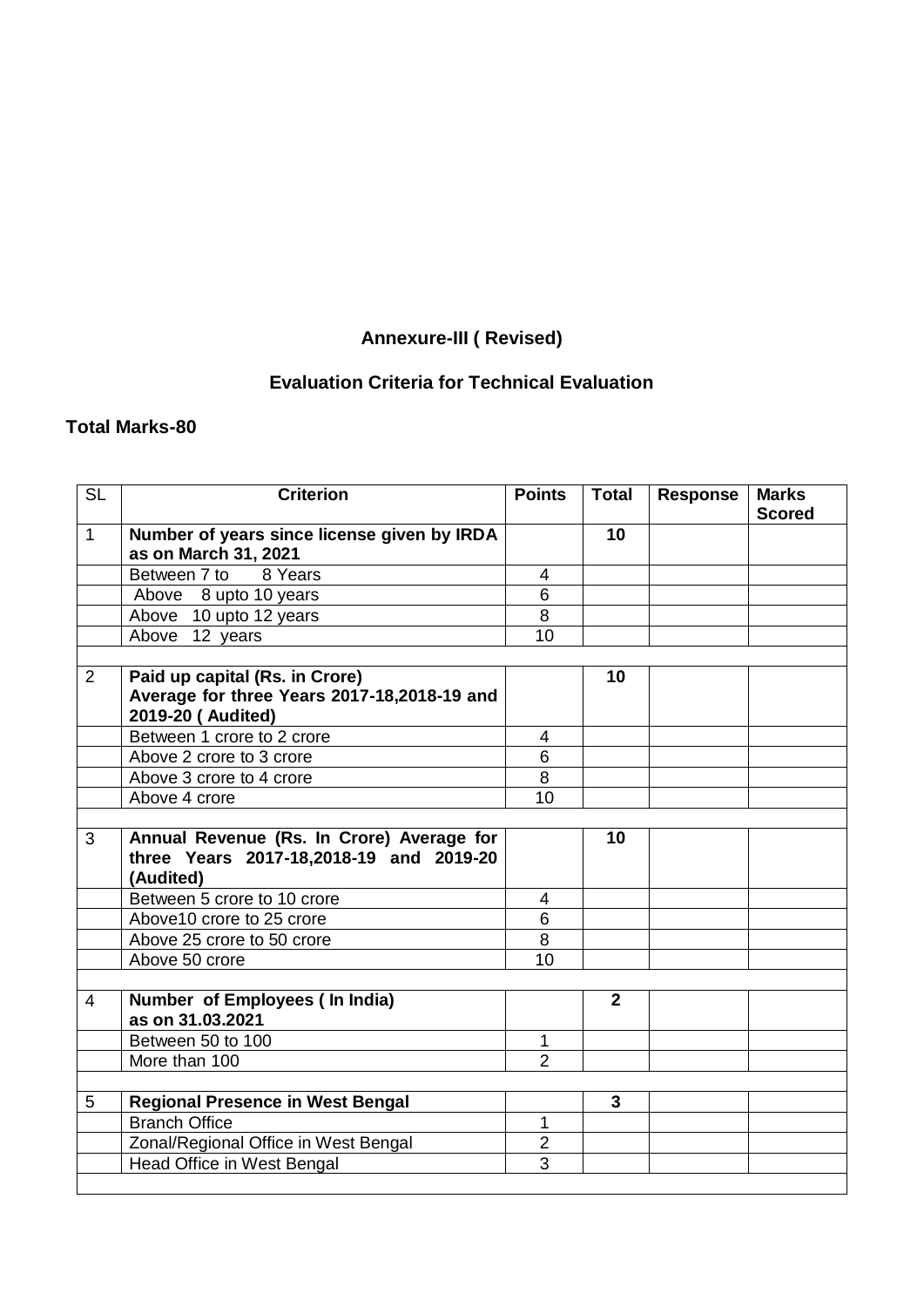| 6              | Overall Group Health Premium placed for<br>Corporate Clients (Rs. in crore) Average for<br>three Years 2017-18,2018-19 and 2019-20<br>(Audited)                                  |                          | 10 |  |
|----------------|----------------------------------------------------------------------------------------------------------------------------------------------------------------------------------|--------------------------|----|--|
|                | Upto 20 crore                                                                                                                                                                    | 4                        |    |  |
|                | More than 20 upto 40                                                                                                                                                             | 6                        |    |  |
|                | More than 40 upto 100                                                                                                                                                            | 8                        |    |  |
|                | More than 100                                                                                                                                                                    | 10                       |    |  |
|                |                                                                                                                                                                                  |                          |    |  |
| $\overline{7}$ | <b>Number of Corporate Group Mediclaim</b><br>Policies brokered having coverage of<br>minimum 5,000 people<br>(existing as on 31.03.2021)                                        |                          | 10 |  |
|                | One (1) Policy                                                                                                                                                                   | 3                        |    |  |
|                | Two(2) Policies                                                                                                                                                                  | 5                        |    |  |
|                | Three(3) Policies                                                                                                                                                                | $\overline{7}$           |    |  |
|                | Four(4) Policies and above                                                                                                                                                       | 10                       |    |  |
|                |                                                                                                                                                                                  |                          |    |  |
| 8              | Group Mediclaim Policies in line with IBA Medical<br>Insurance Scheme brokered for Regional Rural<br>Bank/Public Sector Banks/ During three Years<br>2018-19,2019-20 and 2020-21 |                          | 5  |  |
|                | One (1) Policy                                                                                                                                                                   | $\overline{2}$           |    |  |
|                | Two(2) Policies                                                                                                                                                                  | $\overline{3}$           |    |  |
|                | Three(3) Policies                                                                                                                                                                | 4                        |    |  |
|                | Four(4) Policies and above                                                                                                                                                       | $\overline{5}$           |    |  |
|                |                                                                                                                                                                                  |                          |    |  |
| 9              | Total number of claims lodged under Group<br>Mediclaim Policies handled by you (Average<br>for three Years 2017-18,2018-19 and 2019-20)                                          |                          | 5  |  |
|                | Upto 10,000                                                                                                                                                                      | 1                        |    |  |
|                | More than 10,000 up to 20,000                                                                                                                                                    | $\overline{2}$           |    |  |
|                | More than 20,000 up to 30,000                                                                                                                                                    | $\overline{3}$           |    |  |
|                | More than 30,000                                                                                                                                                                 | $\overline{5}$           |    |  |
|                |                                                                                                                                                                                  |                          |    |  |
| 10             | Amount of claims lodged<br>under Group<br>Mediclaim Policies (Rs. in Crores) Average for<br>three Years 2017-18,2018-19 and 2019-20                                              |                          | 5  |  |
|                | Upto 20                                                                                                                                                                          | $\overline{2}$           |    |  |
|                | More than 20 up to 40                                                                                                                                                            | 3                        |    |  |
|                | More than 40 up to 60                                                                                                                                                            | $\overline{\mathcal{A}}$ |    |  |
|                | More than 60                                                                                                                                                                     | $\overline{5}$           |    |  |
| 11             | Total number of claims settled under Group<br>Mediclaim Policies (Average for three Years<br>2017-18,2018-19 and 2019-20 )                                                       |                          | 5  |  |
|                | Upto 10,000                                                                                                                                                                      | $\overline{2}$           |    |  |
|                | More than 10,000 up to 20,000                                                                                                                                                    | $\overline{3}$           |    |  |
|                | More than 20,000 up to 30,000                                                                                                                                                    | $\overline{4}$           |    |  |
|                | More than 30,000                                                                                                                                                                 | 5                        |    |  |
|                |                                                                                                                                                                                  |                          |    |  |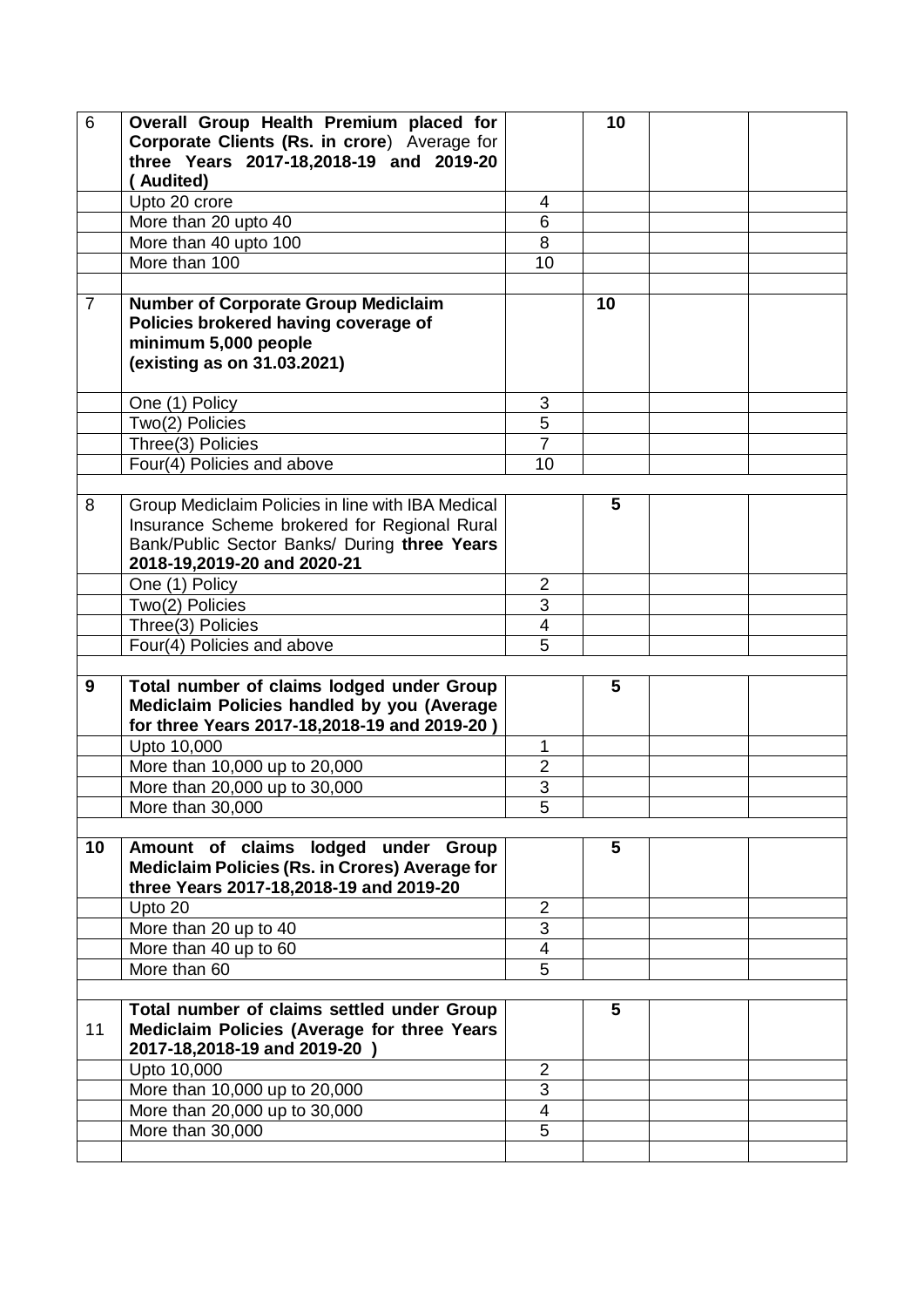| 12 | Amount of claims settled under Group<br>Mediclaim Policies (Rs. in Crores) (Average<br>for three Years 2017-18,2018-19 and 2019-20 |               | 5       |  |
|----|------------------------------------------------------------------------------------------------------------------------------------|---------------|---------|--|
|    | Upto 20                                                                                                                            | $\mathcal{P}$ |         |  |
|    | More than 20 up to 40                                                                                                              | 3             |         |  |
|    | More than 40 up to 60                                                                                                              | 4             |         |  |
|    | More than 60                                                                                                                       | 5             |         |  |
|    | TOTAL MARKS SCORED (Out of 80)                                                                                                     |               |         |  |
|    |                                                                                                                                    |               |         |  |
| 13 | <b>Penalty imposed, if any by IRDA during last</b><br>three years ending 31.03.2021                                                |               | $(-)$ 5 |  |
|    | Penalty imposed during the Year 2020-21                                                                                            | (-) 5         |         |  |
|    | Last Penalty imposed during the Year 2019-20                                                                                       | $(-)3$        |         |  |
|    | Last Penalty imposed during the Year 2018-19                                                                                       | (-) 2         |         |  |
|    | <b>TOTAL MARKS SCORED Net of PENALTY ( If Applicable)</b>                                                                          |               |         |  |

# **Presentation: (weightage: 20% )**

Top six (6) eligible bids in terms of Technical Bids will be invited to make a presentation to an internal committee constituted for the purpose. In case of tie, all companies at sixth rank will be invited to make the presentation. The Internal Committee will rank the presentations. All six (6) Participants would be informed about their rank in the presentation

Date: Signature with Seal name in the contract of the contract of the contract of the contract of the contract of the contract of the contract of the contract of the contract of the contract of the contract of the contract of the contract of the co **Designation**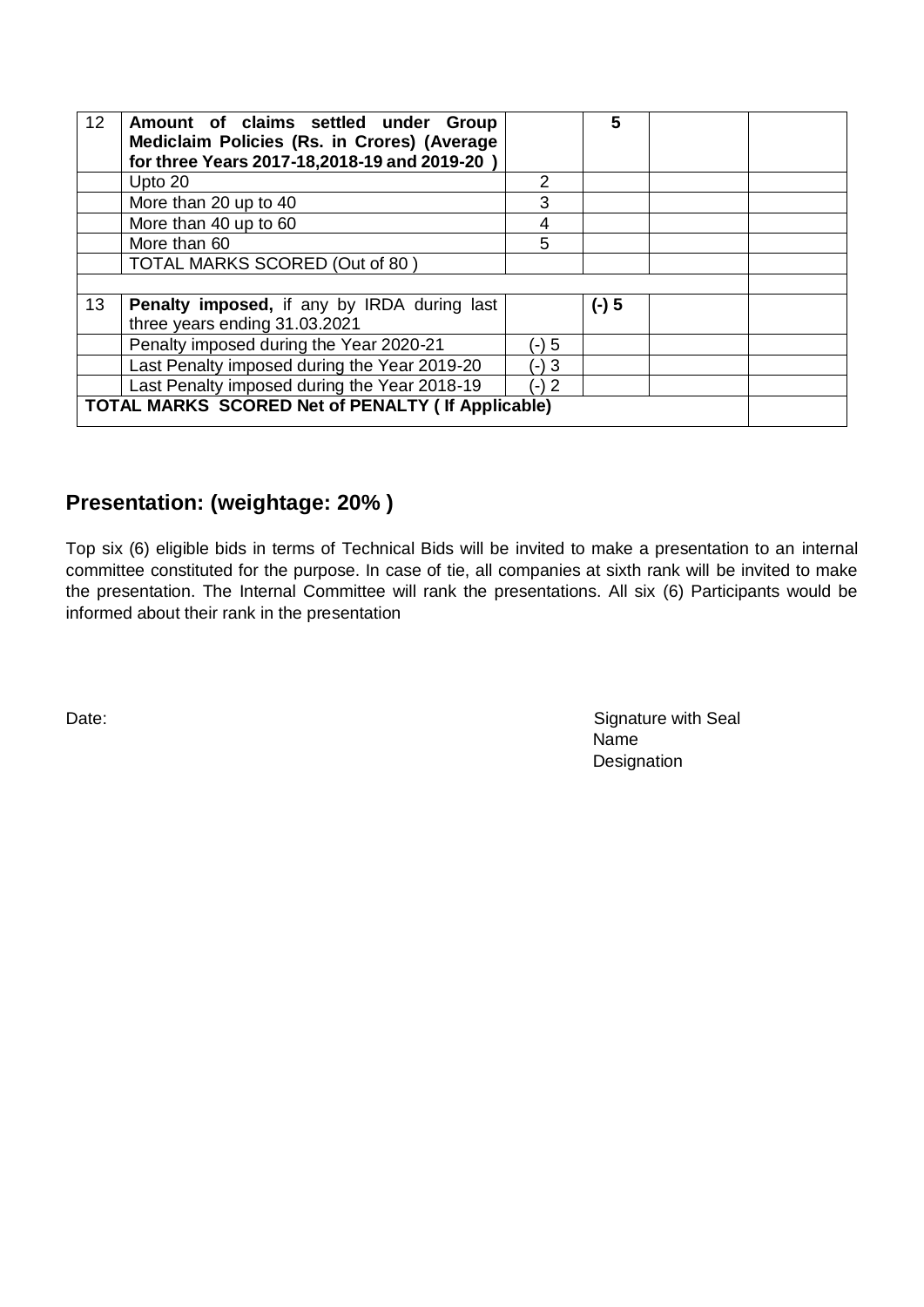### **ANNEXURE-VI**

# DETAILS OF PENALTY IMPOSED BY IRDA DURING LAST THREE YEARS

| <b>YEAR</b>     | 2018-19 | 2019-20 | 2020-21 |
|-----------------|---------|---------|---------|
| No of Occasions |         |         |         |

A Brief description of the reasons for imposition of penalty.

Date: Signature with Seal Name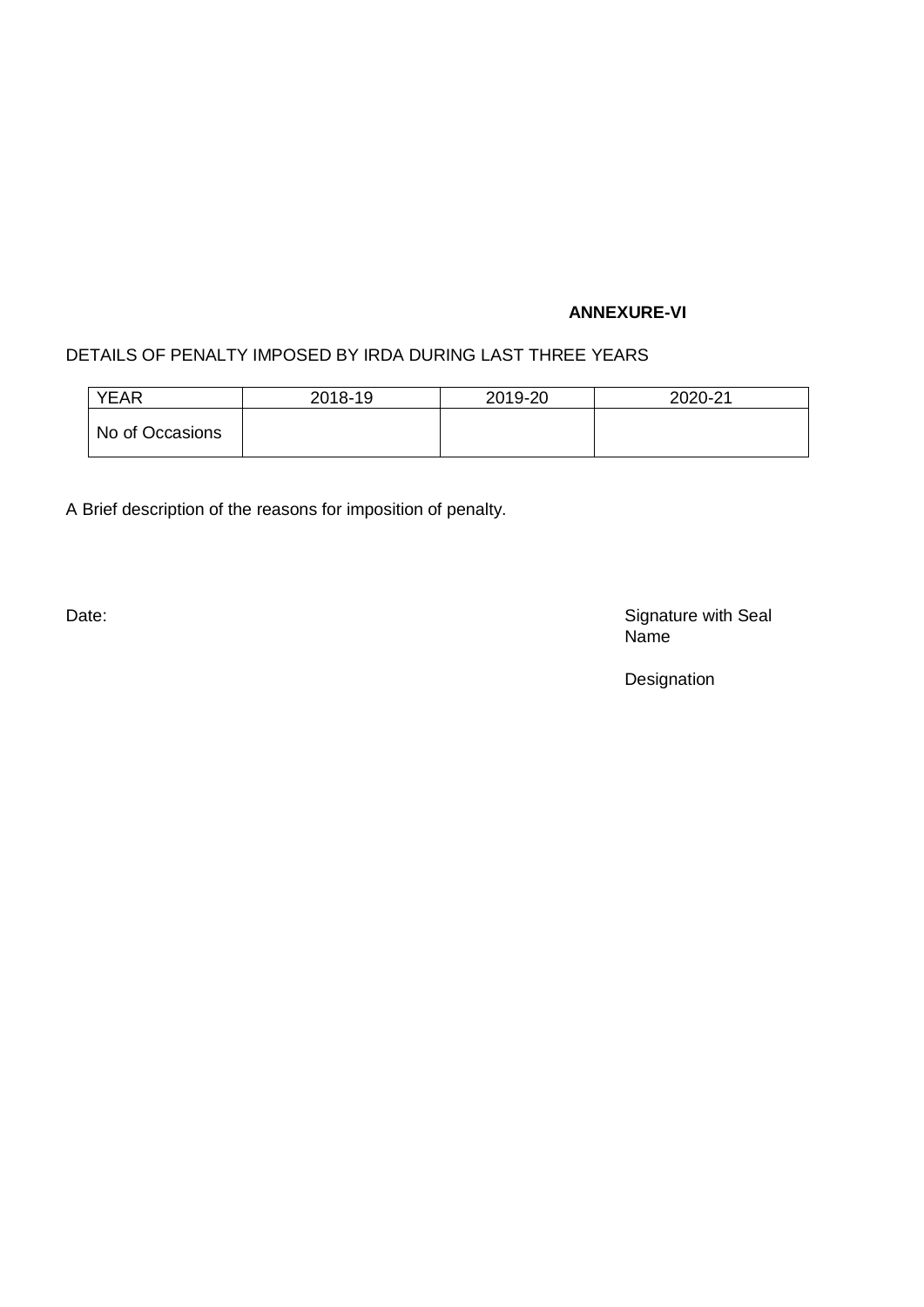**ANNNEXURE-VII**

**Information on Premium Placed ,Claims Management, Experience & Data regarding claims settled in Corporate policies brokered by the Company.**

|                |                   |                         |                                |                                | Amount in Crore                     |
|----------------|-------------------|-------------------------|--------------------------------|--------------------------------|-------------------------------------|
| Year           | Premium<br>Placed | No. Of Claims<br>Lodged | <b>Total Claimed</b><br>Amount | Of<br>No.<br>Claims<br>Settled | Claim<br>Total<br>settled<br>amount |
| 2017-18        |                   |                         |                                |                                |                                     |
| 2018-19        |                   |                         |                                |                                |                                     |
| 2019-20        |                   |                         |                                |                                |                                     |
| for<br>Average |                   |                         |                                |                                |                                     |
| three years    |                   |                         |                                |                                |                                     |
| 2020-21        |                   |                         |                                |                                |                                     |

(Enclose necessary document proof)

Date: Signature with Seal name in the contract of the contract of the contract of the contract of the contract of the contract of the contract of the contract of the contract of the contract of the contract of the contract of the contract of the co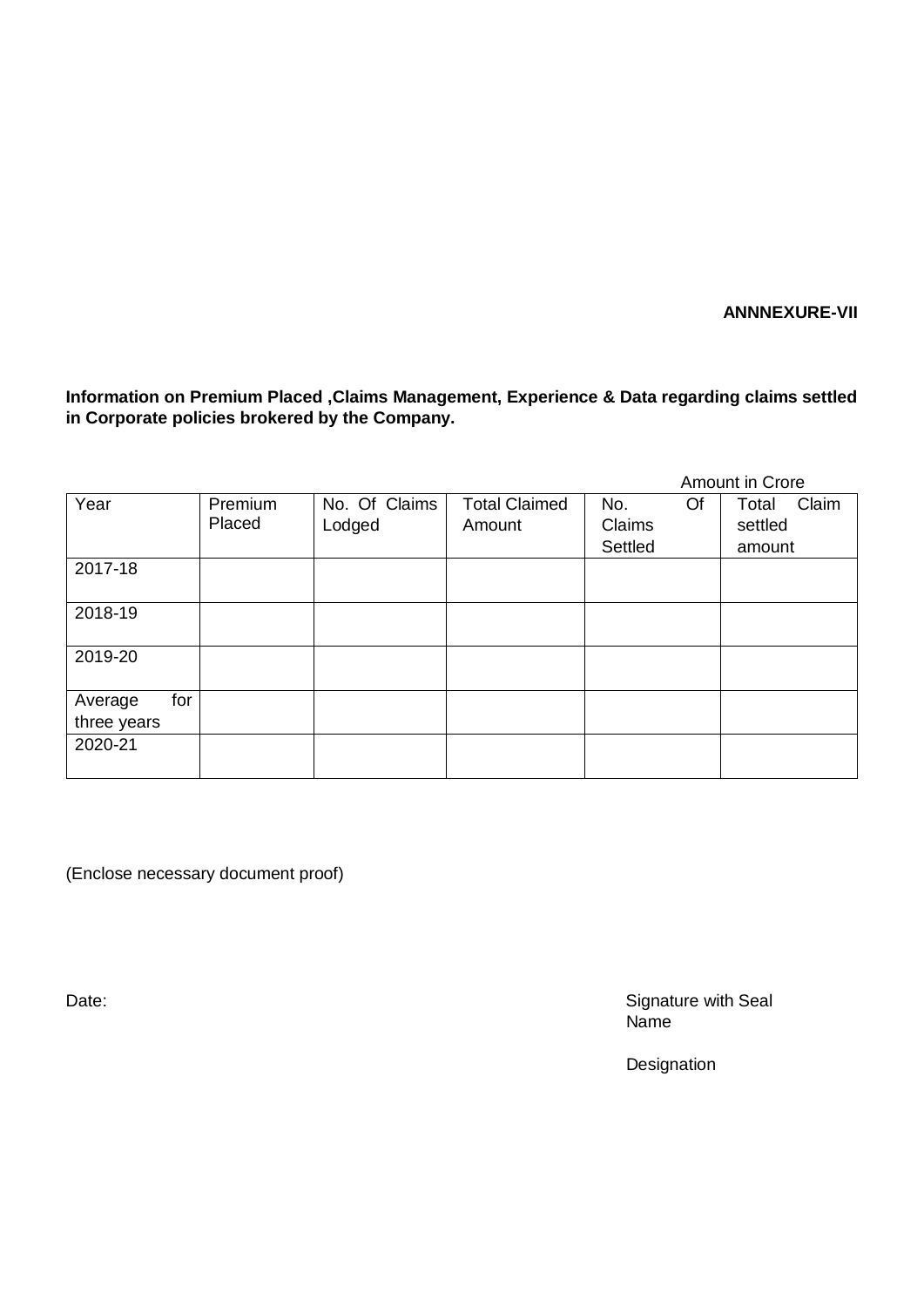# ANNEXURE-VIII

| Track Record of Corporate Group Mediclaim Policies brokered having coverage of minimum 5,000 people |                                                                      |                                |                 |         |  |  |  |
|-----------------------------------------------------------------------------------------------------|----------------------------------------------------------------------|--------------------------------|-----------------|---------|--|--|--|
|                                                                                                     | Include Scheduled Banks/Financial Institution/PSU (As on 31.03.2021) |                                |                 |         |  |  |  |
| SI No                                                                                               | Name and Complete postal address of                                  | Name, Telephone, email address | No. of years of | Lives   |  |  |  |
|                                                                                                     | the Corporate                                                        | of the contact person          | Broker ship     | covered |  |  |  |
|                                                                                                     |                                                                      |                                |                 |         |  |  |  |
|                                                                                                     |                                                                      |                                |                 |         |  |  |  |
| 1                                                                                                   |                                                                      |                                |                 |         |  |  |  |
|                                                                                                     |                                                                      |                                |                 |         |  |  |  |
|                                                                                                     |                                                                      |                                |                 |         |  |  |  |
| $\overline{2}$                                                                                      |                                                                      |                                |                 |         |  |  |  |
|                                                                                                     |                                                                      |                                |                 |         |  |  |  |
| 3                                                                                                   |                                                                      |                                |                 |         |  |  |  |
|                                                                                                     |                                                                      |                                |                 |         |  |  |  |
| 4                                                                                                   |                                                                      |                                |                 |         |  |  |  |
|                                                                                                     |                                                                      |                                |                 |         |  |  |  |
|                                                                                                     |                                                                      |                                |                 |         |  |  |  |
| 5                                                                                                   |                                                                      |                                |                 |         |  |  |  |
|                                                                                                     |                                                                      |                                |                 |         |  |  |  |
| 6                                                                                                   |                                                                      |                                |                 |         |  |  |  |
|                                                                                                     |                                                                      |                                |                 |         |  |  |  |
| $\overline{7}$                                                                                      |                                                                      |                                |                 |         |  |  |  |
|                                                                                                     |                                                                      |                                |                 |         |  |  |  |
|                                                                                                     |                                                                      |                                |                 |         |  |  |  |
| 8                                                                                                   |                                                                      |                                |                 |         |  |  |  |
|                                                                                                     |                                                                      |                                |                 |         |  |  |  |
| 9                                                                                                   |                                                                      |                                |                 |         |  |  |  |
|                                                                                                     |                                                                      |                                |                 |         |  |  |  |
|                                                                                                     |                                                                      |                                |                 |         |  |  |  |
| 10                                                                                                  |                                                                      |                                |                 |         |  |  |  |
|                                                                                                     |                                                                      |                                |                 |         |  |  |  |

(Enclose necessary document proof)

Date: Signature with Seal Name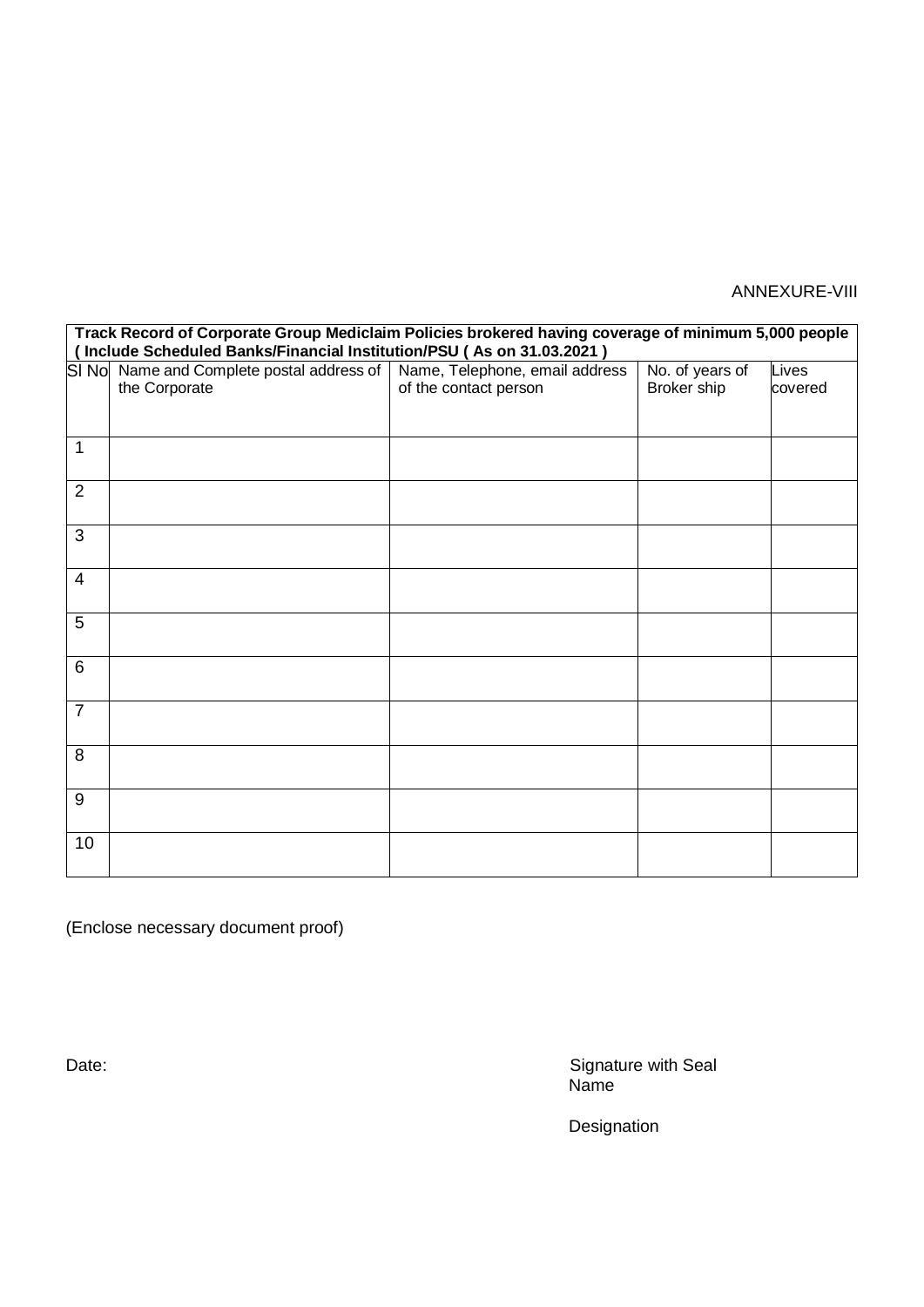### **ANNEXURE-IX**

|                | Track Record of Group Mediclaim Policies brokered for Regional Rural Bank/Public Sector<br>Banks ( Period from 01.04.2018 to 31.03.2021) |     |          |        |       |                               |       |                       |         |
|----------------|------------------------------------------------------------------------------------------------------------------------------------------|-----|----------|--------|-------|-------------------------------|-------|-----------------------|---------|
|                | SI No Name                                                                                                                               | and | Complete | postal | Name, | Telephone,                    | email | No. of years of Lives |         |
|                | address of the Regional Rural                                                                                                            |     |          |        |       | address of the contact person |       | Broker ship           | covered |
|                | Bank/Public Sector Banks/ Public                                                                                                         |     |          |        |       |                               |       |                       |         |
| 1              | <b>Sector Companies</b>                                                                                                                  |     |          |        |       |                               |       |                       |         |
|                |                                                                                                                                          |     |          |        |       |                               |       |                       |         |
| $\overline{2}$ |                                                                                                                                          |     |          |        |       |                               |       |                       |         |
| 3              |                                                                                                                                          |     |          |        |       |                               |       |                       |         |
| $\overline{4}$ |                                                                                                                                          |     |          |        |       |                               |       |                       |         |
| 5              |                                                                                                                                          |     |          |        |       |                               |       |                       |         |
| 6              |                                                                                                                                          |     |          |        |       |                               |       |                       |         |
| $\overline{7}$ |                                                                                                                                          |     |          |        |       |                               |       |                       |         |
| 8              |                                                                                                                                          |     |          |        |       |                               |       |                       |         |
| 9              |                                                                                                                                          |     |          |        |       |                               |       |                       |         |
| 10             |                                                                                                                                          |     |          |        |       |                               |       |                       |         |

'Group Mediclaim Policies' in line with Appendix I -Medical Scheme for the Officers/ Employees of IBA Member Banks, parties to the Bipartite Settlement/ Joint Note dated 25th May 2015 ( For Existing Employees/Retirees)

(Enclose necessary document proof)

Date: Signature with Seal

Name